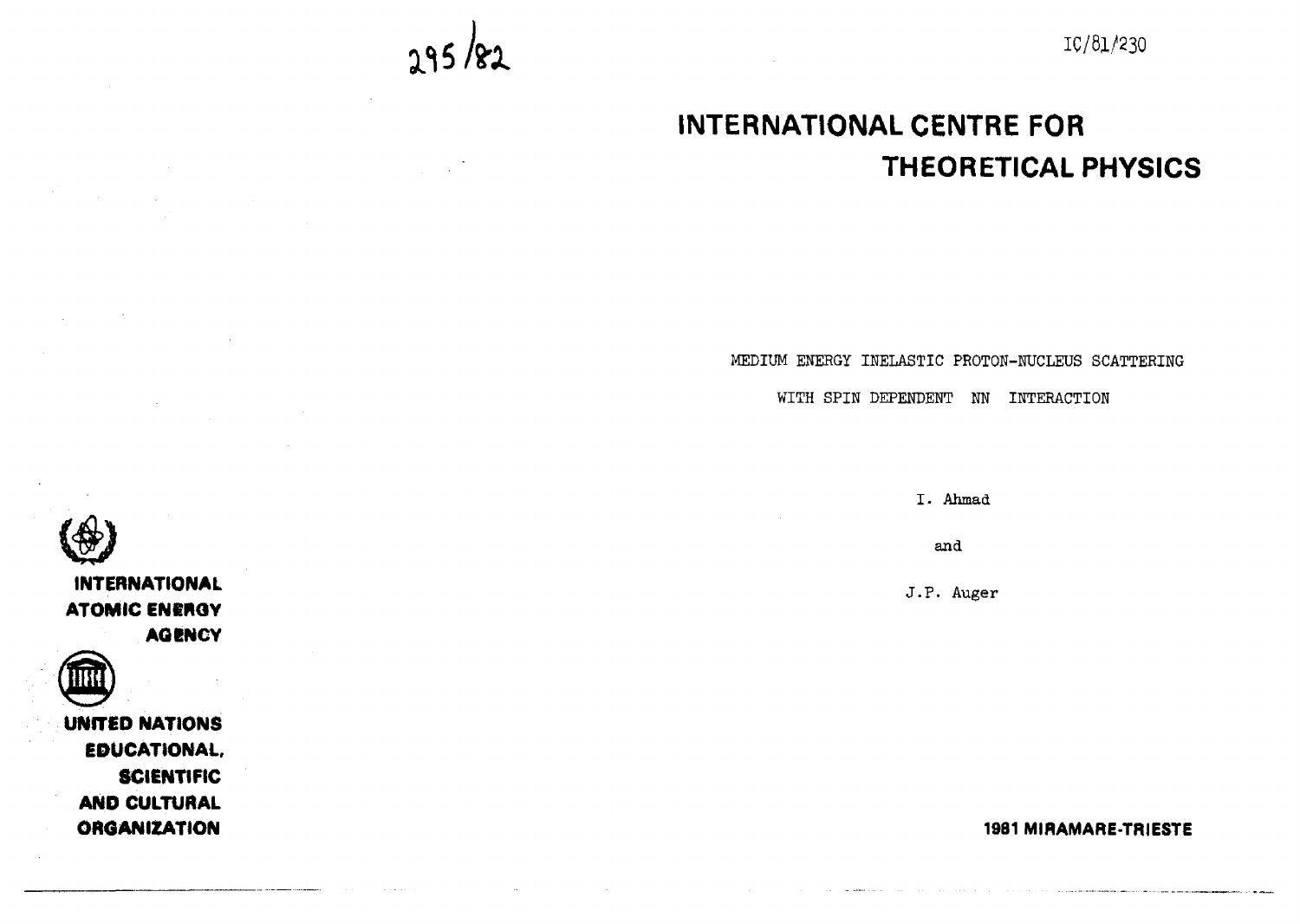.<br>1980 – Andre Marie Marie Marie **John Management Column** 

ήų,  $\omega$  and  $\psi$   $\frac{1}{4}$ 

A.  $\mathbf{I}$ 

 $\Lambda$  $\frac{1}{4}$ 

÷  $\frac{1}{1}$ 

 $\Lambda$ 

 $\frac{1}{4}$ 

 $\frac{1}{\sqrt{2}}\left( \begin{array}{ccccc} \frac{1}{\sqrt{2}} & \frac{1}{\sqrt{2}} & \frac{1}{\sqrt{2}} & \frac{1}{\sqrt{2}} & \frac{1}{\sqrt{2}} & \frac{1}{\sqrt{2}} & \frac{1}{\sqrt{2}} & \frac{1}{\sqrt{2}} & \frac{1}{\sqrt{2}} & \frac{1}{\sqrt{2}} & \frac{1}{\sqrt{2}} & \frac{1}{\sqrt{2}} & \frac{1}{\sqrt{2}} & \frac{1}{\sqrt{2}} & \frac{1}{\sqrt{2}} & \frac{1}{\sqrt{2}} & \frac{1}{\sqrt{2}} & \frac{1}{\sqrt{2}} & \$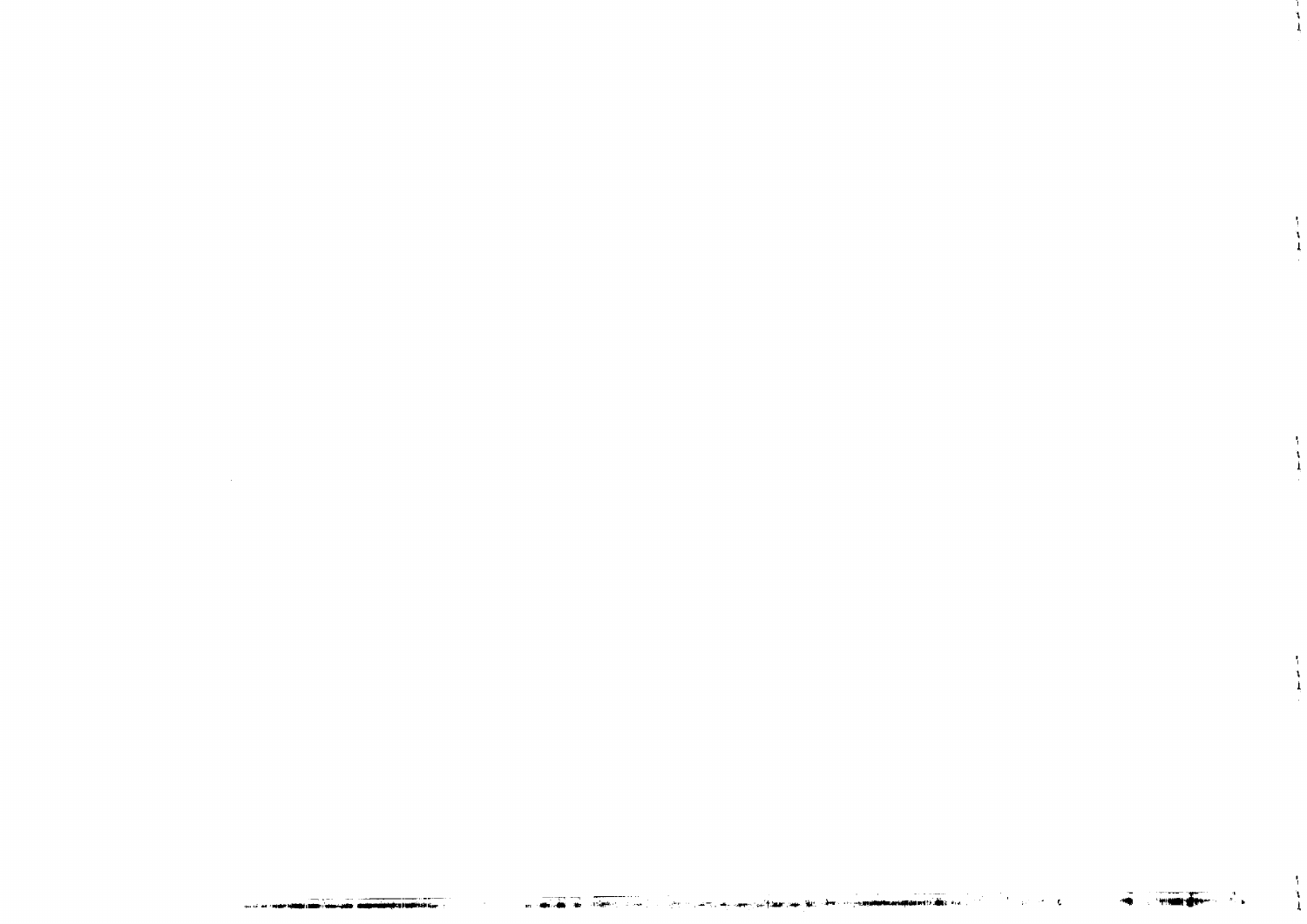### IC/81/230

International Atomic Energy Agency and

United Nations Educational Scientific and Cultural Organization

INTERNATIONAL CENTS FOE THEORETICAL PHYSICS

MEDIUM ENERGY INELASTIC PROTOH-NUCLEUS SCATTERING

WITH SPIN DEPENDENT NN INTERACTION \*

I. Ahmad \*\* International Centre for Theoretical Physios, Trieste, Italy,

and

J.P. Auger Laboratoire de Physique CAT, Universite d'Orleans, Orleans, France.

### ABSTRACT

The previously proposed effective profile expansion method for the Glauber multiple scattering model calculation has teen extended to the case of proton-nucleus inelastic scattering with spin dependent NN Interactioa. Using the method which turns out to be computationally simple and of Relatively wider applicability, a study of sensitivity of proton-nucleus inelastic scattering calculation to the sometimes neglected momentum transfer dependence of the NN scattering amplitude has been made. We find that the calculated polarization is particularly sensitive in this respect.

# MIRAMARE - TRIESTE December 1981

To be submitted for publication.

\*• On leave of absence from Department of Physics, Aligarh Muslim University-Aligarh, India.

I. INTRODUCTION

Extensive studies  $(e, g, \text{Refs.1-6})$  over the past several years have shown that Glauber multiple scattering theory  $\binom{7}{1}$  is a good tool for interpreting intermediate- and high-energy proton-nucleus scattering experiments  $p = \frac{p}{2}$ in terms of the basic HN amplitude. Initially, in the absence of adequate information on the NN amplitude, it was hoped that perhaps at the incident proton energy  $E \ge 1$  GeV the spin effects are small and so in most of the applications of Glauber theory to intermediate energy p-nucleus scattering, this effect was ignored. This made the theoretical problem considerably simple. Hovever, growing realization of the importance of the spin effects and need for interpreting p-nucleus polarization experiments, prompted many authors to incorporate spin components of the NN amplitude into Glauber model cal-<br>culations. For the elastic scattering a recent example is the work of Osland and Glauber  $\delta$ ) where references to other earlier works may be found. In the case of inelastic scattering which is the subject of present study only a few attempts have been made in the past  $(9)$ , 10). A fairly recent good example few attempts have been made in the past . A fairly recent good example is the work of Faldt and Osland . However, the formalism proposed by these authors is of limited applicability. This is mainly because they consider only the vibrational nuclei, assume zero range for the KN interaction and do not suggest how the correlation corrections could be incorporated in theory- Moreover, the z-ordering problem in the evaluation of the Glauber amplitude does not seem to be very clearly treated.

In this paper we present a new approach for evaluating the Glauber amplitude for p-nucleus inelastic scattering with spin dependent NN interaction. The approach is based on our recently proposed  $^{12)}$  effective profile expansion technique and it proceeds without invoking any specific model for the target nucleus. It does not assume zero range for the NN force and it could be applied from moderately light to heavy nuclei. The fact that our formalism is not based on any specific model for the target nucleus makes it of special interest to those who are interested in extracting information on target transition densities from intermediate energy hadron-nucleus inelastic scattering experiments.

After devloping a suitable formalism we next study sensitivity of  $p$ nucleus inelastic scattering calculation to the previously neglected momentum transfer dependence of the basic NN amplitude. Our calculation shows that accounting for this dependence Is quite important for a realistic analysis of the inelastic scattering experiments.

-2-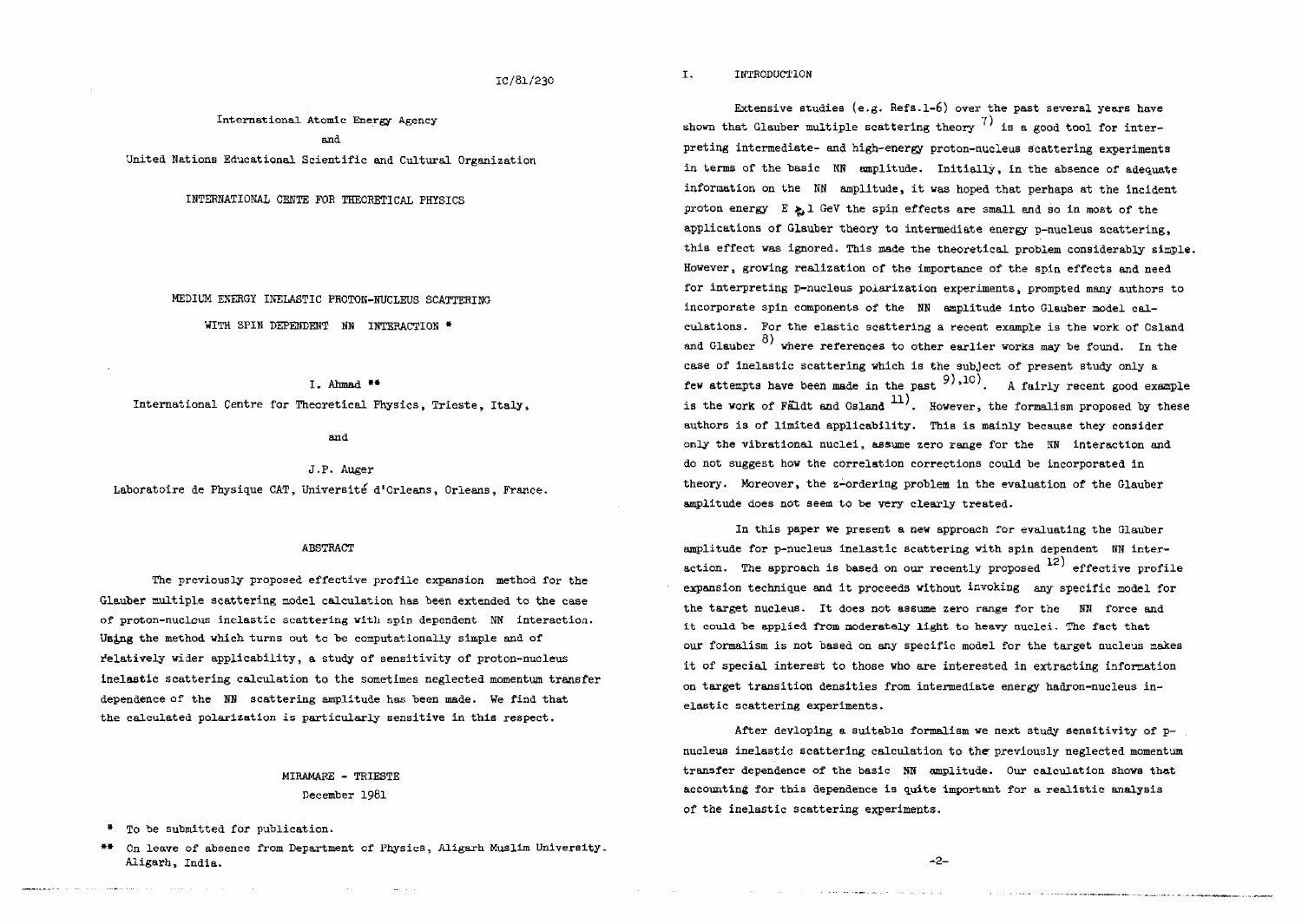II. FORMALISM

In Glauber theory <sup>7)</sup> the inelastic scattering amplitude  $F_{\phi_0}$ describing the excitation of a target nucleus from the ground state  $\Psi_0$ to some excited state  $\Psi_{\phi}$  is given by

$$
F_{f0}(\vec{q}) = \frac{i\kappa}{2\pi} \int e^{i\vec{q} \cdot \vec{b}} \left[ \delta_{f0} - (\Psi_f | S(\vec{b}) | \Psi_0) \right] d^2b \qquad (1a)
$$
  

$$
S(\vec{b}) = \mathbf{Z} \prod_{j=1}^{A} [1 - r(\vec{b} \cdot \vec{s}_j)] \qquad (1b)
$$

3=1

where k is the incident hadron momentum,  $\dot{q}$  the momentum transfer,  $\dot{b}$  the impact parameter,  $\dot{s}_1$  the projections of the target nucleon co-ordinates on the plane perpendicular to  $\vec{k}$ , and  $\vec{l}$  is the profile function related to the elementary NN amplitude  $f(q)$  as given below

$$
\Gamma(\vec{b}) = \frac{1}{2\pi i k} \int e^{-i\vec{q}\cdot\vec{b}} f(q) d^2q . \qquad (2)
$$

Further, the symbol  $\sum$  in Eq.(1b) denotes the z-ordering operator. The need for such an operator arises for a spin dependent NN amplitude because, in such a case, different  $\Gamma_i$ 's do not commute. This operator implies that while evaluating the matrix elements of  $S$  the profile operator  $\Gamma$ , are **J** to be arranged from right to left in order of increasing *z* co-ordinates for the nucleons to which they correspond. It is because of this z-ordering that evaluation of the Glauber amplitude becomes more complicated when spin dependent elementary amplitudes are applied.

In writing  $Eq.(1)$  we have not accounted for the Coulomb scattering for simplicity of presentation. However, in actual calculations it has been taken care of (of course in an appropriate way) as in earlier calculations  $(2)$ , 11) Also we treat all constituent particles of the target as identical.

It is fairly veil known that the NN scattering amplitude in its most general form, obtained on the basis of symmetry consideration, may be expressed in terms of five complex amplitudes vhich are still operators in the i-spin space. Unfortunately, at present we lack precise information on all these amplitudes. It has however been shown by Osland and Glauber  $\delta$ ) that of all the five amplitudes only those two which do not involve the target nucleon spin determine the scattering from spin zero nuclei. Therefore, we consider the following simplified form for the NN scattering amplitude:

$$
f(q) = f_c(q) + f_s(q) \, \vec{q} \cdot (\vec{\sigma} \times \hat{k}) \quad , \tag{3}
$$

where  $\overrightarrow{a}$  is the spin operator for projectile nucleon,  $\hat{k}$  is the unit vector along  $\vec{k}$  and  $f_c(q)$  and  $f_c(q)$  are the spin independent and spin dependent amplitudes, respectively.

To proceed further we define

$$
\Gamma_0(\vec{b}) = \int \Gamma(\vec{b} - \vec{s}) \rho_0(\vec{r}) d\vec{r} , \qquad (4a)
$$

where  $\rho_0(\vec{r})$  is the ground state density of the target:

$$
\rho_0(\vec{r}_1) = \int |\psi_0(r_1 \cdots r_A)|^2 \delta \left( \frac{\vec{r}_1 + \vec{r}_2 + \cdots + \vec{r}_A}{A} \right) dr_2 \cdots dr_3
$$
 (4b)

From Eqs.(2) and (3) it follows that the quantity  $\Gamma_0(\vec{b})$  may be expressed as

$$
\Gamma_0(\vec{b}) = \Gamma_{0c}(\vec{b}) + i \vec{\sigma} \cdot \hat{R} \Gamma_{0s}^{\dagger}(b) , \qquad (5a)
$$

where

$$
\hat{n} = \hat{k} \times \hat{b} \tag{5b}
$$

$$
\Gamma_{00}(b) = \frac{1}{ik} \int_0^a dq q J_0(qb) f_c(q) F_0(q)
$$
 (6a)

$$
\Gamma_{\rm{Og}}^{'}(b) = \frac{1}{1k} \frac{d}{db} \int_{0}^{\infty} dq \ q \ J_{0}(qb) \ r_{g}(q) \ F_{0}(q) \tag{6b}
$$

with  $F_{\Omega}(q)$  as the ground state form factor of the target:

$$
F_0(q) = \int e^{i\frac{1}{q}\cdot\frac{1}{r}} \rho_0(\vec{r}) d\vec{r}
$$
 (7)

Bow we apply the effective profile expansion approach for evaluating the S-matrix element of interest. For this we define the effective profile function as

$$
\gamma_j(\vec{b}) = r_0(\vec{b}) - r(\vec{b} - \vec{a}_j) . \qquad (8)
$$

Using the fact that  $\Gamma^{\text{(b)}}$  commutes with itself the S-matrix given by Eq.(1a) may now be expanded as

$$
s(\vec{b}) = (1 - r_0)^A + \sum_{j=1}^{A} (1 - r_0)^{j-1} \gamma_j (1 - r_0)^{A-j}
$$
  
+ 
$$
\sum_{j \le k} (1 - r_0)^{j-1} \gamma_j (1 - r_0)^{k-j-1} \gamma_k (1 - r_0)^{A-k} + \cdots
$$
  
(9)

**- 3 -**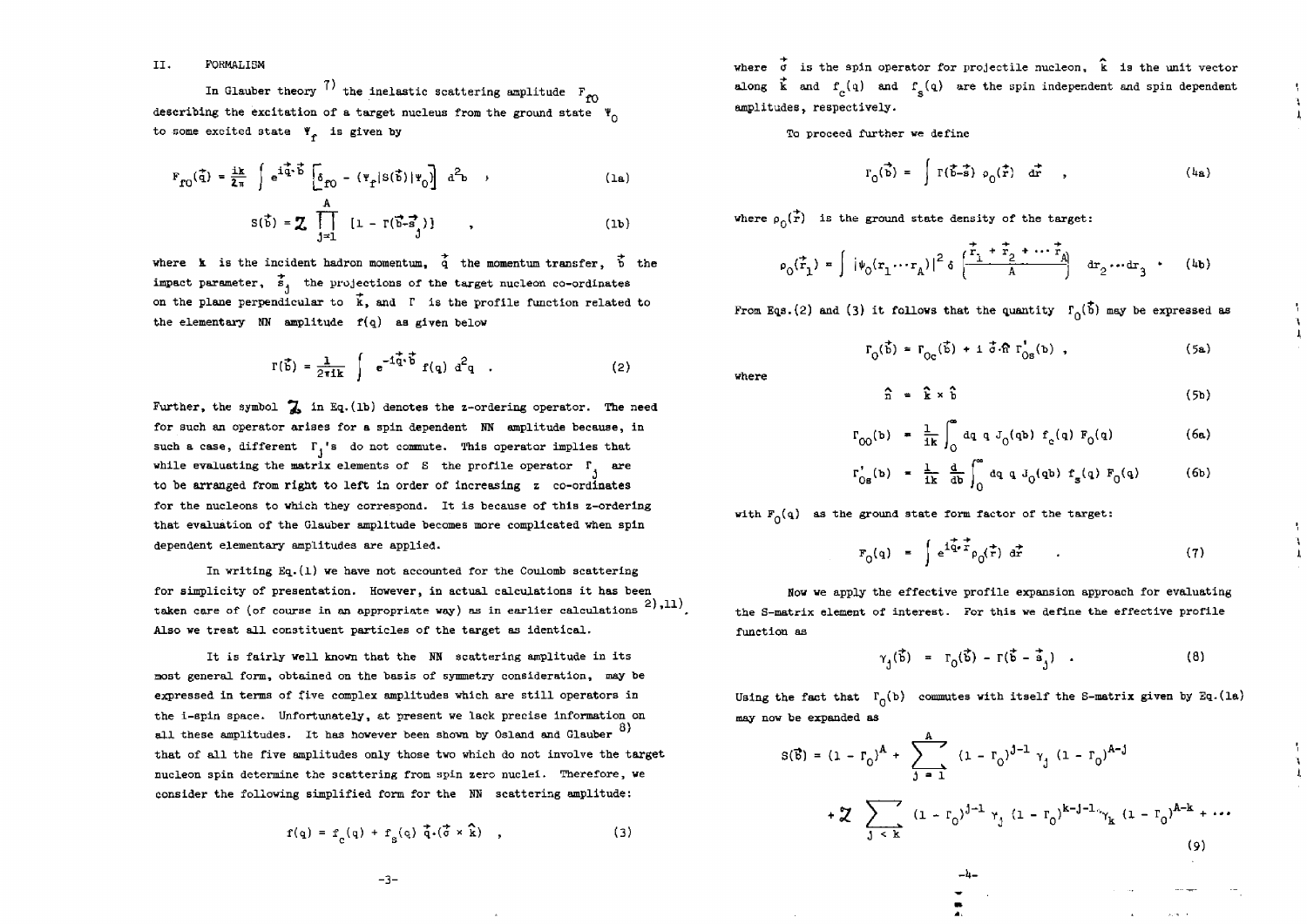The above expansion may now be applied for evaluating the S-matrix elements **for** the elastic **and** inelastic scattering cases. Neglecting terms involving two or more  $\gamma$ 's they are

$$
S_{00}(\vec{b}) = (1 - r_0(\vec{b}))^A
$$
 (10)

and

$$
S_{f0}(\vec{b}) = -\sum_{j=1}^{A} (1 - r_0)^{j-1} (v_f|r_j|v_0) (1 - r_0)^{A-j} . \quad (11)
$$

The expression (10) for  $S_{00}(b)$  is essentially the same as obtained by Auger 3) and more recently by Osland and Glauber  $8$ ) not distinguishing between target protons and neutrons). The expression for the inelastic scattering case is, however, different from that derived by Fäldt and Osland  $11$ ). But before discussing it in detail it must be pointed out that one of the advantages of the present approach is the absence of the z-ordering problem in the evaluation of the first two terms in the expansion  $(9)$  which are the main contributers to the elastic and the inelastic scattering, respectively. The z-ordering is of course present in other terms of the expansion which are of higher order in  $\gamma$  and hence depend upon the two-body and other higher order correlations  $^{12)}$ . Experience tells us such two-body and other higher order correlations • Experience tells us such terms do not significantly contribute to the scattering  $_{\rm for}$  medium and heavy nuclei upto moderate momentum transfers, and therefore will not be considers i : ... As already hinted at, another advantage of the present<br>approach is that it does not invoke any specific model for the target nucleus approach is that it does not invoke any specific model for the target nucleus unlike the work of Faldt and Osland who base their formulation on the vibrational model for nuclei. In consequence the inelastic scattering amplitude evaluated on the basis of  $Eq. (11)$  depends on the intrinsic transition density of the target (as will become clear later) and not on a transition density appropriate to a specific model. Thus the present approach is more suixed for determination of nuclear transition densities from the inelastic scattering which is one of the aims of such medium energy experiments.

Coming to the evaluation of  $S_{f0}(\vec{b})$  as given by Eq. (11) we note that  $\Gamma_{\alpha}(\vec{b}) \equiv (\Psi_{\alpha}|\Gamma|\Psi_{\alpha})$  may be written as

$$
\Gamma_f(\vec{b}) = \frac{1}{2\pi i k} \int e^{-i\vec{q}\cdot\vec{b}} f(q) F_{f0}(\vec{q}) d^2q
$$
, (12)

where  $\mathbb{F}_{\epsilon_0}(\vec{q})$  is the inelastic form factor related to the transition density  $\rho_{\rm f0}(\vec{r})$  as

$$
\mathbf{F}_{\mathbf{f0}}(\vec{\mathbf{q}}) = \int e^{i\vec{\mathbf{q}} \cdot \vec{\mathbf{r}}} \rho_{\mathbf{f0}}(\vec{\mathbf{r}}) d\vec{\mathbf{r}} \qquad (13)
$$

Considering transition to a state of angular momentum L and writing

$$
\rho_{\uparrow 0}(\vec{\hat{r}}) = \rho_{\tilde{L}}(r) Y_{\tilde{L}M}^*(\Omega) , \qquad , \qquad (14)
$$

**where**  $\mathbf{Y}_{\text{LM}}$  is the spherical harmonic and  $\rho_{\text{L}}(\mathbf{r})$  the radial transition density, the transition form factor may be expressed as

$$
F_{f0}(\vec{q}) = i^L F_L(q) Y_{LM}^*(\vec{q})
$$
 (15)

**with**

$$
F_{L}(q) = \mu_{E} \int_{0}^{\infty} dr[r^{2} J_{L}(qr) \rho_{L}(r)] \quad . \tag{16}
$$

Since in Glauber theory  $\dot{q}$  is normal to  $\dot{k}$ , therefore, if the latter is chosen **as the quantization axis, we have**

$$
Y_{LM}^*(\widehat{q}) = i^{L*M} B_{LM} e^{-iM\phi} q \qquad L+M \text{ even} \qquad , \qquad (17)
$$
  
= 0 \qquad L+M \text{ odd}

**where**

$$
B_{LM} = \frac{(2L+1)^{1/2}}{4\pi} \frac{\left[ (L-M)! \left( (L+M)! \right]^{1/2}}{(L-M)!! \left( (L+M)!!} \right) \right] \tag{18}
$$

**Substituting Eqs.(l7 } and (15) in Eq.(12) we obtain**

$$
\Gamma_f(\vec{b}) = \left[ \varepsilon_{LM}^c(b) + i \overrightarrow{\sigma} \hat{n} \varepsilon_{LM}^{'s}(b) - \overrightarrow{\sigma} \hat{b} \frac{M}{b} \varepsilon_{LM}^s(b) \right] e^{-iM\phi} b \qquad (19)
$$

**where**

$$
g_{LM}^{c}(b) = \frac{(-1)^{M}}{ik} B_{LM} \int_{0}^{\infty} dq \left[ q r_{c}(q) F_{L}(q) J_{M}(qb) \right] \quad L+M \text{ even}
$$
  
= 0

and a similar expression for  $g_{TM}^S$  with f replaced by f  $(q)$ . In Eq. (19) the dash on  $g_M^B$  denotes differentiation with respect to b and  $\phi_b$  is<br>the aximuthel angle for the invest neuration on the  $\vec{r}$ the aximuthal angle for the impact parameter vector  $\vec{b}$ .

-6-

Using Eq.(19) we may write  $Eq.(11)$  as

$$
S_{f0}(\vec{b}) = S_{f0}^{(1)} + S_{f0}^{(2)}
$$
 (20a)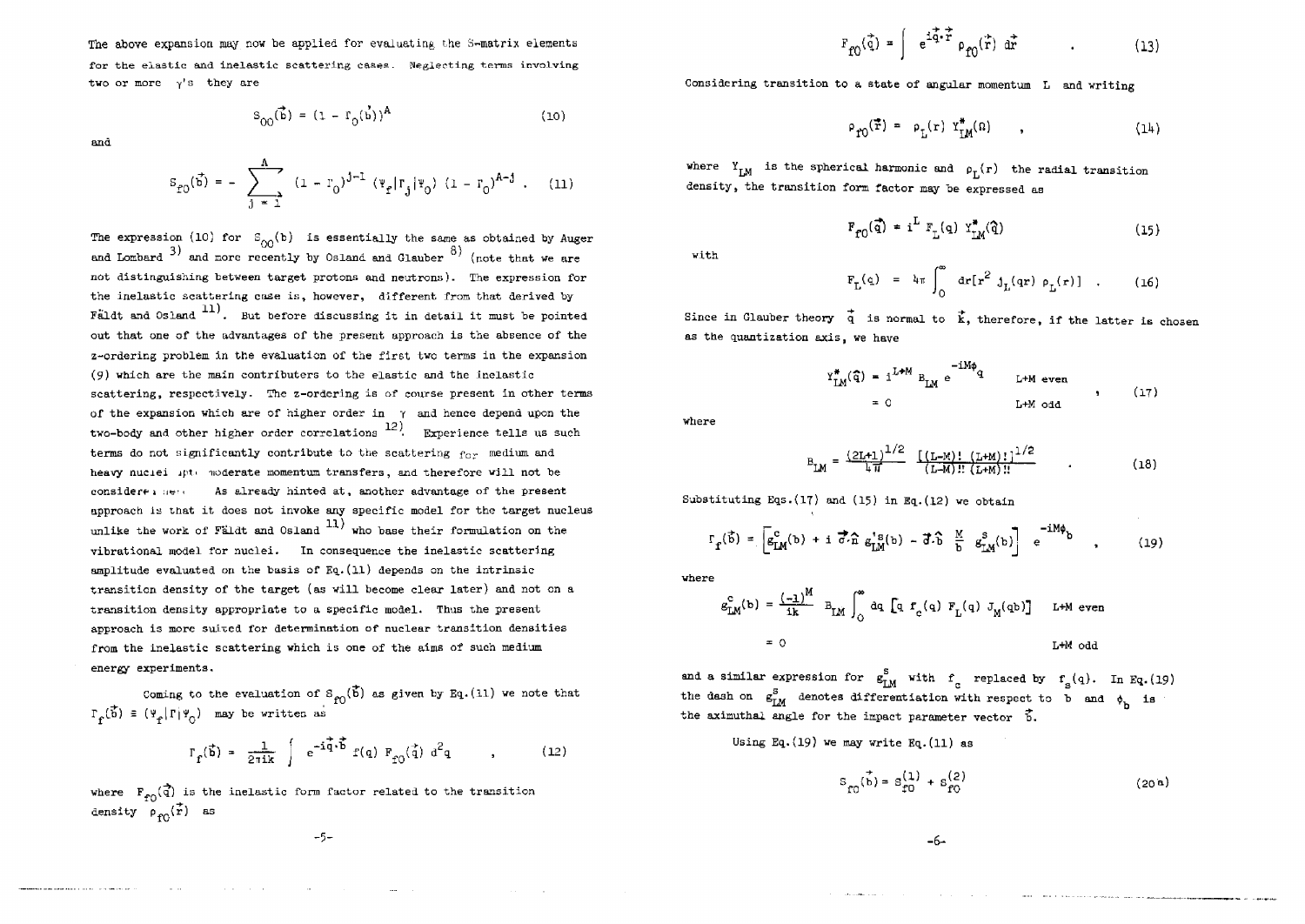with

$$
s_{f0}^{(1)} = -\sum_{J=1}^{A} (1 - r_0)^{A-1} (g_{IM}^c + i \stackrel{\rightarrow}{\sigma} \hat{n} g_{IM}^{l_S}) e^{-iM\phi_D}
$$
 (20b)

and

$$
s_{f0}^{(2)} = \frac{M}{b} \sum_{j=1}^{A} (1 - r_0)^{j-1} \vec{\sigma} \cdot \hat{b} (1 - r_0)^{A-j} s_{LM}^{s} e^{-iM\phi}.
$$
 (20c)

Mext from Eq,.(5a)it follows that for any integer m

$$
(1 - r_0)^m = x_m + 1 \, \vec{\sigma} \cdot \hat{n} \, x_m \quad , \tag{21}
$$

where

$$
X_{m} = \frac{1}{2} \left\{ (1 - \Gamma_{0c} - 1 \Gamma_{0s})^{m} + (1 - \Gamma_{0c} + 1 \Gamma_{0s})^{m} \right\}
$$
 (22a)

$$
Y_{m} = \frac{1}{21} \left\{ (1 - \Gamma_{0c} - 1 \Gamma_{0g}^{'})^{m} - (1 - \Gamma_{0c} + 1 \Gamma_{0s}^{'})^{m} \right\} \quad . \tag{22b}
$$

As shown in the Appdr<sub>i</sub>simplifying the expressions for  $S_{f0}^{11}$  and  $S_{f0}^{12}$  as **given "by Eqs.(2Ob) and (20c), using Eq.. (21) and aubatitutlng Eq.(20a) in Eq.(la) the inelastic scattering amplitude may be written aa**

$$
F_{f0}(\vec{q}) = \frac{4}{3} \int_{LM} + \frac{1}{2} ( \sigma_+ \frac{4}{3} \int_{LM}^{(-)} + \sigma_- \frac{4}{3} \int_{LM}^{(+)} , \qquad (23)
$$

where  $d_+ = q_t \pm i d_v$  and

$$
\mathbf{H}_{LM}(\vec{q}) = i^{M+1} k e^{-iM\phi} q \int_0^{\infty} db \{b J_M(qb) A T_{1c}(b)\} , (2ka)
$$

$$
\mathbf{H}_{LM}^{(\mp)}(q) = \pm i^{M+1\pm 1} k e^{-t(M\pm 1)\phi} q \times \int_0^{\infty} ab \left[ b J_{ML}(qb) \left( AT_{ls} \mp \frac{M}{b} \epsilon_{LM}^B(b) T_b \right) \right] \cdot (24b)
$$

In the above equations  $J_{\text{M}}^{\text{}}$  is the cylindrical Bessel function of order  $\,$  M and

**- 7-**

$$
T_{1c} = X_{A-1} g_{LM}^{c}(b) - Y_{A-1} g_{LM}^{s} \t (25a)
$$

$$
T_{1s} = X_{A-1} g_{LM}^{1s} + Y_{A-1} g_{LM}^{c} , \qquad (25b)
$$

$$
T_b = \sum_{j=1}^{A} (x_{j-1} x_{A-j} + x_{j-1} x_{A-j})
$$
 (25c)

with  $X'$ s and  $Y'$ s defined as in Eqs.  $(22)$ .

For obtaining expresaiona for the inelastic differential cross-section and the corresponding polarization it is convenient to write Eqs.  $(24a)$  and (2l»b) as

$$
\mathbf{Jf}_{IM}(q) = e^{-iM\phi} q_{IM}
$$
 (26a)

$$
\mathbf{J}_{\mathbf{I},\mathbf{M}}^{\mathbf{t}}(\mathbf{q}) = \mathbf{e}^{-\mathbf{1}(\mathbf{M}+\mathbf{I})\phi_{\mathbf{q}}}\mathbf{G}_{\mathbf{I},\mathbf{M}}^{\mathbf{t}} \tag{26b}
$$

It is easy to see that the following relations hold:

$$
c^{\text{I-M}} = (-1)^{\text{M}} c^{\text{IM}} \tag{27a}
$$

$$
G_{L-M}^{\ddagger} = (-1)^{M+1} G_{LM}^{\ddagger} \quad . \tag{27b}
$$

The expressions for the differential cross-section and polarization may now be obtained applying

$$
\frac{d\sigma}{d\Omega} = \frac{1}{2} \sum_{M} \operatorname{Tr}(\mathbf{F}_{fQ} \mathbf{F}_{fQ}^{\dagger})
$$
 (28a)

and

$$
P = \frac{\text{Tr}\{\bar{P}_{f0} \ \bar{P}_{r0}^{\dagger} \ \bar{\sigma} \ \hat{a}_0\}}{\text{d}\sigma/\text{d}\Omega} \qquad (28b)
$$

where

$$
\vec{B}_0 = \frac{\frac{1}{4} \times \vec{k}}{|\frac{1}{4} \times \vec{k}|}
$$

Substituting Eqa.(26) in. Eqs.(28a) and (28b) and using relations given by Eqs.(27) one ginally obtains

$$
\frac{d\Omega}{d\Omega} = \sum_{M = -L}^{L} (|c_{LM}|^2 + |c_{LM}^+|^2)
$$
 (29)

**and**

$$
P = -2 Im \left( \sum_{M= -L}^{L} \sigma_{LM}^{+} \sigma_{LM}^{*} \right) / \frac{d\sigma}{d\Omega} \qquad (30)
$$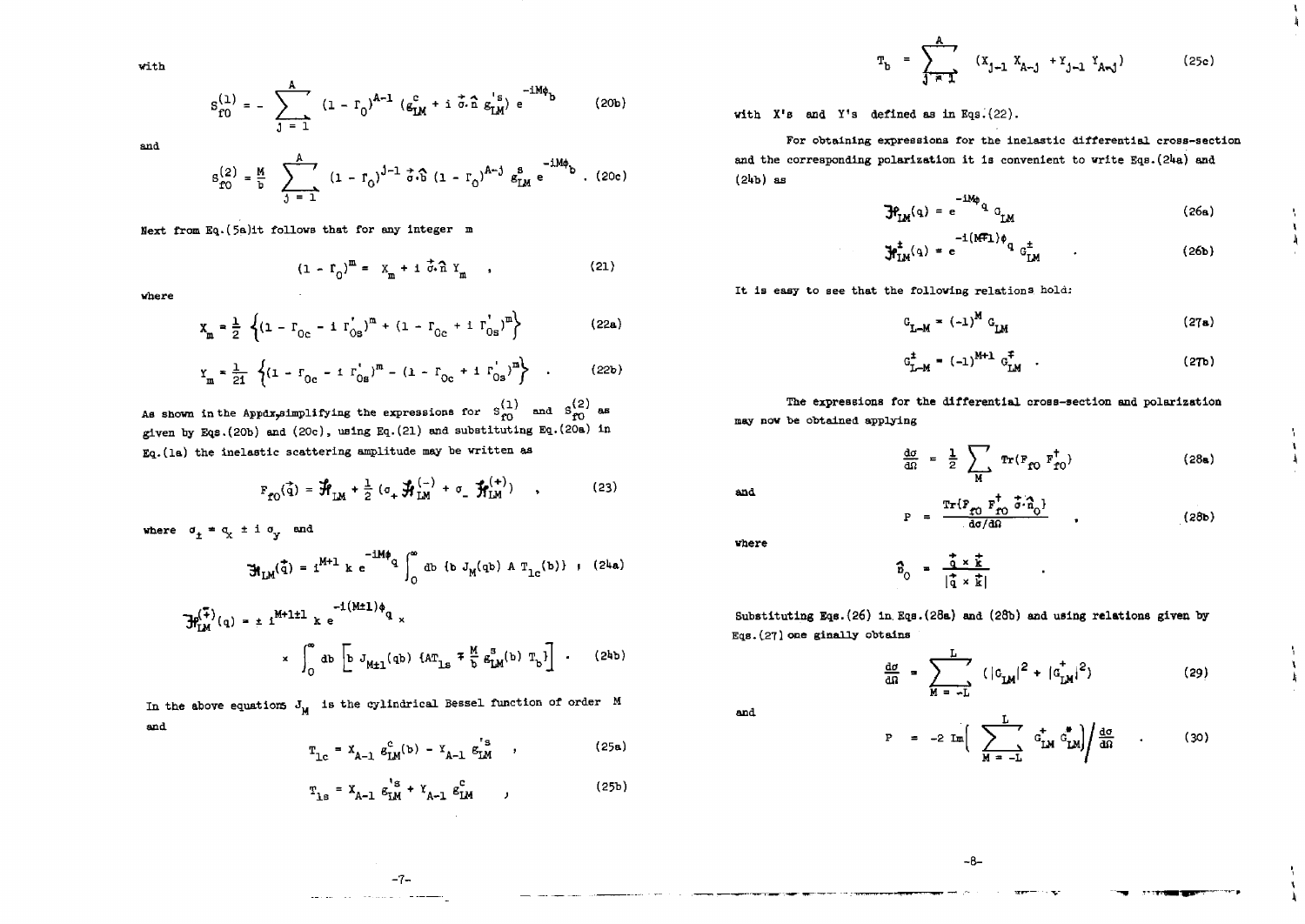The expressions derived In the previous section will now be used to study certain aspects of inelastic p-nucleus scattering at intermediate energies. In what follows we do not attempt to achieve a good fit to the existing data by varying the transition density or the NN amplitude. Rather our main aim is to make a comparison of the present approach with that proposed by Faldt and Osland  $\overline{11}$  and to study the effect of considering the momentum transfer dependence of the NN amplitude neglected by these authors. For this we use the following parametrization for the NN amplitude obtained by Auger and Lombard <sup>31</sup>:

$$
r_c(q) = \frac{k\sigma}{4\pi} (1 + \alpha) e^{-\beta q^2/2}
$$
 (31)

$$
f_{s}(q) = \frac{ik D_{s}(i + q_{s})}{8\pi M} e^{-\beta_{s}q^{2}/2}
$$
 (32)

with

$$
\alpha = \alpha_0 + \alpha_1 \, q^2 \tag{33}
$$

In the above expressions  $\sigma$  is the NM total cross-section, M the nucleon mass,  $B(\beta_g)$  the slope parameters,  $D_g$  the strength parameter for the spin dependent part of the amplitude and  $a(a_a)$  is the ratio of the real to the imaginary part of the amplitude. This parametrization of the amplitude differs from the generally used ones in that  $\alpha$  in Eq. (31) is not constant rather it depends upon q through Eq.  $(33)$ . The details regarding the above parametrization are given in Ref.3. The parameter values are ( $\sigma$  and  $\sigma$ have been averaged over their proton and neutron values):

$$
\sigma = 4.3 \text{ fm}^2, \quad \beta = 0.25 \text{ fm}^{-2}, \quad \alpha_0 = -0.24
$$
  

$$
D_s = 1.5, \quad \beta_s = 0.4 \text{ fm}^{-2}, \quad \alpha_s = 0.7 \quad (34)
$$
  

$$
\alpha_s = 0.1 \quad .
$$

and

Further, all calculations to be presented below have been made for  $p^{-4/2}$ Ca scattering at incident proton energy  $E = 1.04$  GeV. For the target ground state density we have used the theoretical HFBCS density obtained by Beiner and Lombard  $^{13)}$ . As regards the transition density we obtain it from the ground state density using the Tassie model  $14)$ 

$$
\rho_{\text{tr}}(r) = N_g r^{2-1} \frac{d\rho}{dr} \qquad (35)
$$

The normalization constant is fixed from  $B(E2)$  and  $B(N2)$  values.

In Fig.1 we show contributions of various magnetic substates to the  $2^+(1.5 \text{ MeV})$  inelastic  $p^2$ Ca scattering. Since in our approach only those M states which satisfy L+M = even contribute to the scattering. the M values to be considered are:  $M = \pm 2$  and C. The dashed curves are for the summed contributions for  $M = \pm 2$  while the continuous ones include the contribution for  $M = 0$  as well. It is seen that but for small momentum transfers the  $M = \pm 2$  contribution dominates. In fact for polarization the  $M = 0$  contribution is almost negligible for  $q \ge 0.5$  fm<sup>-1</sup>. Our results for the is almost negligible for inelastic angular distribution are essentially the same as obtained by Faldt and Osland  $(11)$  (these authors do not study polarization). However, in principle, in their formulation even those states for which L + H is odd make some finite contribution. But in practice such contributions are negligibly small being about  $10^{-k}$  times the values shown <sup>11)</sup> in Fig.1. negliglbiy small being about 10 times the values shown in Fig.l.

A comparison of the calculated inelastic differential cross-sections given by the present approach and that of Fäldt and Osland  $11$ ) is presented in Fig.2. To make the comparison meaningful we put  $\beta = \beta_1 = \alpha_1 = 0$  in our expressions as assumed by these authors. It is seen that the two calculations are quite close to each other. We have checked that the some difference as seen in Fig.2 is mainly because of the optical limit approximation used by Faldt and Osland  $\left( \begin{array}{cc} 11 \end{array} \right)$  and not because of contribitions from  $L + M =$  odd states absent in our approach.

Next, in Tigs.3a and 3b we present out study of the effect of neglecting the q-dependence in the NN amplitude on the inelastic scattering calculations. The dotted curves are obtained with the full q-dependence of the NN amplitude as shown in Eqs.(31) to (33). The continuous curves are the same as the dotted ones but with  $a_1 = 0$ , i.e. neglecting the qdependence in a. Similarly, the difference between the continuous curves and the dashed curves is that the latter are calculated assuming zero range HN force. In other words for the dashed curves all the three parameters  $\beta$ ,  $\beta_{\rm g}$  and  $\alpha_{\rm l}$  are taken as zero and correspond to the study<br>reported by Fäldt and Osland <sup>11)</sup>. The following conclusions may be drawn from the calculations shown in Figs.3a and 3b. Assuming zero range for the NN force is a very poor approximation for inelastic scattering calculations. The situation is particularly worse for polarization where this approximation fails even qualitatively. It is interesting to note that the situation is somewhat different for polarization in elastic scattering calculation. In this caae the zero range approximation gives relatively much better results (compare the continuous and the dashed curves in Fig.4). Next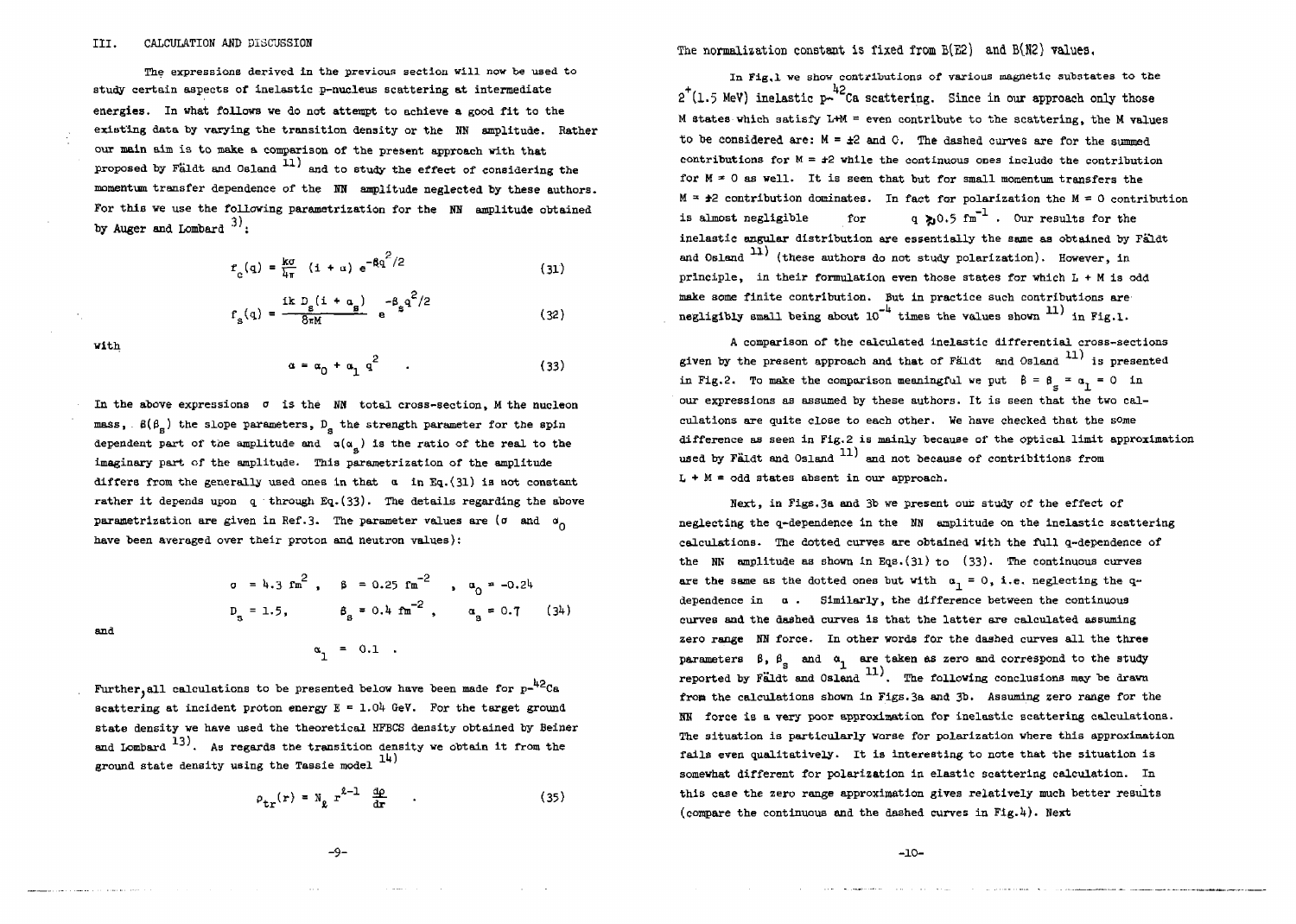comparing  $\overline{ }^{n\overline{ }}$  the dotted and the continuous curves in Figs.3a and 3b we note that while neglecting q-dependence in  $\alpha$  is a good approximation for the differential cross-section (except in narrow regions of minima) the same is not true for polarization which seems to.depend quite sensitively on the q-dependence in : a . (The situation is/ similar for elastic scattering ... polarization in this respect as shown in Fig.4.) Thus our results show that a careful treatment of the q-dependence in the NN amplitude is necessary for a realistic analysis of inelastic scattering polarization data. In other words any attempt to extract information on nuclear transition densities from the medium energy proton inelastic scattering experiments must be preceded by an accurate determination of the NN amplitude over a reasonably 'arg; momentum transfer.

It may be added that although our conclusions are based on calculations using BH parameter values which are by no means uniquely determined still they are very likely to remain unaltered when a set of more accurately determined parameter values become available.

\*) Before proceeding further a clarifying remark on our calculation with  $a_1 = 0$  is appropriate. The parametrization of the NN amplitude as given by Eqs.(3l) and (33) has been found to be consistent with the available *MI* elastic scattering data as well as with the  $p-\frac{1}{n}$  de elastic scattering experiments <sup>3)</sup>. It accounts for the different q-dependences for the real and imaginary parts of the spin independent amplitude. Naturally the value of the parameter  $\beta$  in the parametrization in which  $\alpha$  is taken independent of q would be somewhat different from that used here (some other parameter values might also be slightly affected). Therefore, our calculation with  $\alpha_1 = 0$  does not exactly correspond to that using q-independent  $\alpha$  parametrized MN amplitude. However, the difference between the values of  $\beta$  in the two parametrizations is rather small being roughly 16% less for the case of q-independent a parametrization. Since small variations in the value of  $\beta$  are not critical to the calculation, therefore, for a qualitative study of this kind a comparison between the calculations with  $\alpha_1 \neq 0$  and with  $a_1 = 0$  would largely show the effect of assuming the same q-dependence for the real and imaginary parts of the MK amplitude.

IV. CONCLUDING REMARKS

In this work we have extended our previously proposed effective profile function expansion approach for evaluating the Glauber amplitude to the case of proton-nucleus inelastic scattering with spin dependent interaction,- An Obvious • advantage , in addition to some others as' discussed in the text, of expanding the Glauber S-matrix in terms of the effective profile. T is that the z-ordering problem which complicates the computational work considerably is no longer present in evaluating the first two terms of the expansion which contribute dominantly to the elastic and the inelastic scatterings, respectively. Of course, the a-ordering problem is present In the evaluation of the terms which are of higher order in  $\gamma$  but such terms being dependent upon the two-body and the other higher correlations are expected (on the basis of spin independent calculation) to make only a small contribution to the total scattering provided that the momentum transfer covered is not very large. Even if It becomes necessary to consider the higher order terms in the expansion one does not expect,at the present, to go beyond the two-body correlation terms. If so one faces a z-ordering problem only in two co-ordinates rather than A co-ordinates as in the original problem. One further consideration: spin dependent part of the basic amplitude beiag relatively small, spin and i-spin structure of the two-body correlation function only crudely known, there seems to be little point in worrying about the z-ordering problem while evaluating the two body correlation term (these remarks do not apply to very light nuclei). We, therefore, feel that the z-ordering problem may be ignored in evaluating this higher order term without introducing any significant error in the calculation.

Having obtained a suitable approach for evaluating the Glauber amplitude we have next studied the sensitivity of the inelastic scattering calculation to the momentum transfer dependence of the basic NN amplitude neglected in the work of Faldt and Osland  $11$ ). In the parametrization of the amplitude employed in this study the momentum transfer dependence enters in two ways. First, through the usual exponential factors governed by B and  $\beta$  and second, through the q-dependence in  $\alpha$  . Our finding that the polarization In inelastic scattering calculation is particularly sensitive to both, demands on the one hand a careful treatment of the MM amplitude in such calculations and on the other it also emphasizes the need for a careful determination of the NN amplitude upto fairly large momentum transfers in this energy region.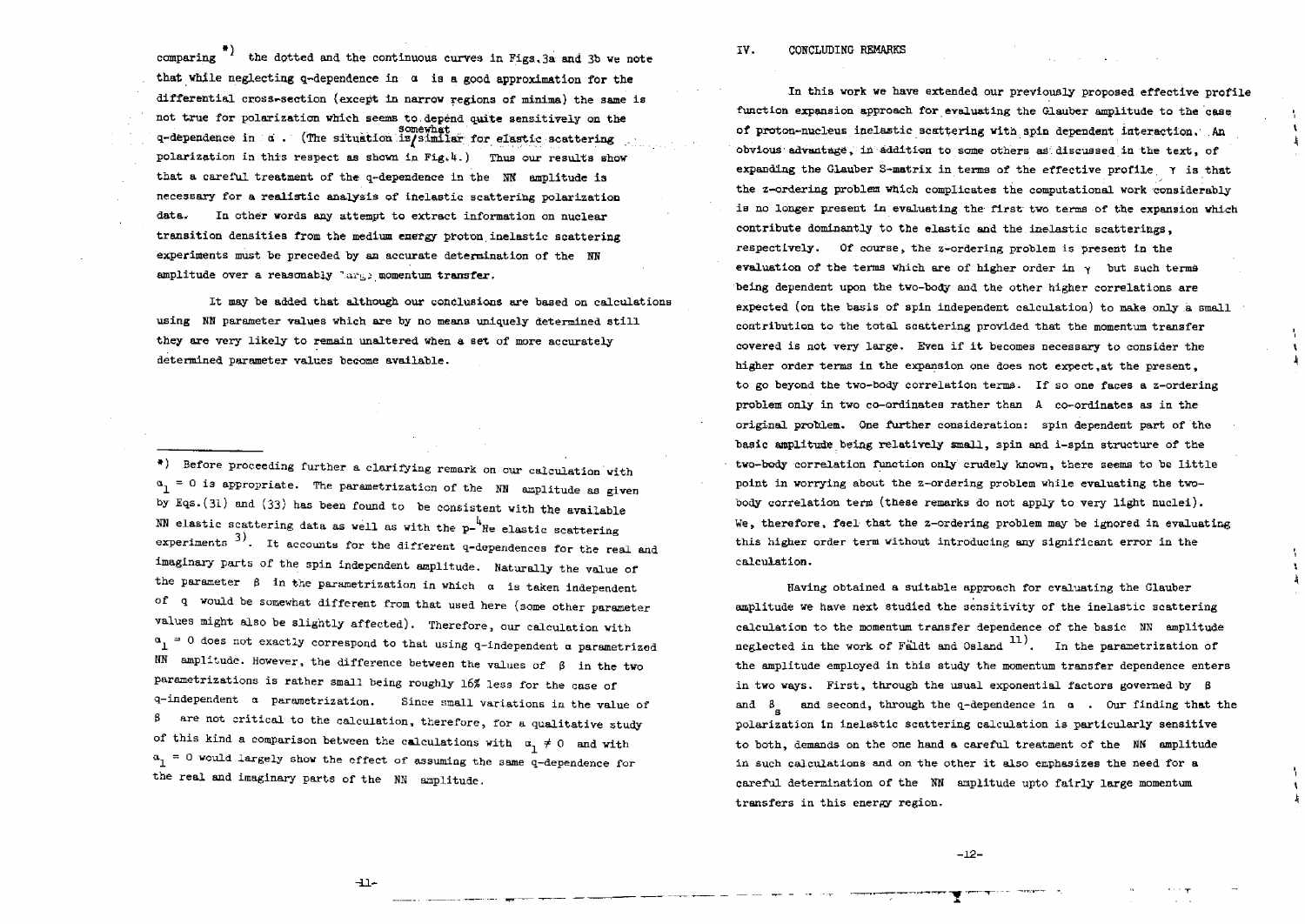## APFEHDIX

In this appendix we give in some detail derivation of Eq.  $(23)$  from Eq.(1a) using Eqs.(20 $\phi$ )and (21).

Since  $\vec{\sigma}$ n commutes with itself, it follows from Eqs.(20b) and (21) that

$$
S_{f0}^{(1)} = - A (T_{1c} + i \vec{\sigma} \cdot \hat{n} T_{1s}) e^{-iM\phi} b , \qquad (A.1)
$$

where  $T_{1c}$  and  $T_{1s}$  are the same as defined in Eqs.(25a) and (25b).

Next the crucial factor in Eq. (20c) which needs careful evaluation is the sum

$$
G = \sum_{j=1}^{A} (1 - r_0)^{j-1} \partial \hat{b} (1 - r_0)^{A-j}
$$
 (A.2)

Applying Eq.  $(21)$  we can write Eq.  $(A.2)$  as

$$
G = \sum_{j=1}^{A} x_{j-1} x_{A-j} d\hat{b} + i \sum_{j} x_{j-1} x_{A-j} (d\hat{b}) (d\hat{c})
$$
  
+ 
$$
i \sum_{j} x_{j-1} x_{A-j} (d\hat{c}) (d\hat{b})
$$
  
- 
$$
\sum_{j} x_{j-1} x_{A-j} (d\hat{c}) (d\hat{c}) (d\hat{c}). \qquad (A.3)
$$

How using

$$
(\vec{\sigma} \cdot \hat{B}) (\vec{\sigma} \cdot \hat{B}) = i \vec{\sigma} \cdot \hat{E}
$$
  
= -(\vec{\sigma} \cdot \hat{B}) (\vec{\sigma} \cdot \hat{B}) (2 \cdot \hat{B}) (A.4)

and

$$
(\vec{\sigma} \cdot \hat{n}) (\vec{\sigma} \cdot \hat{b}) (\vec{\sigma} \cdot \hat{n}) = 1 (\vec{\sigma} \cdot \hat{n}) (\vec{\sigma} \cdot \hat{k})
$$
\n
$$
= - \vec{\sigma} \cdot \hat{b}
$$
\n(A.5)

we have from  $Eq(A.3)$ 

$$
G = \sum_{j=1}^{A} (x_{j-1} x_{A-j} + x_{j-1} x_{A-j}) \vec{\sigma} \cdot \hat{\sigma}
$$
  
+ i 
$$
\sum_{j=1}^{A} (x_{j-1} x_{A-j} - x_{j-1} x_{A-j}) \vec{\sigma} \cdot \hat{\kappa}
$$
 (A.6)

# ACKNOWLEDGMENTS

The authors are grateful to Professor L. Bertocchi for some suggestions. I.A, is thankful to Professor Abdus Salam, the International Atomic Energy Agency ana UNESCO for hospitality at the International Centre for Theoretical Physics, Trieste. He would also like to thank Professor J. Saudines for hospitality at CEH de Saclay, where the work was initiated.

-13-

**Carl Corp.** 

**College** 

continued and state that the con-

contractors and

-Ik-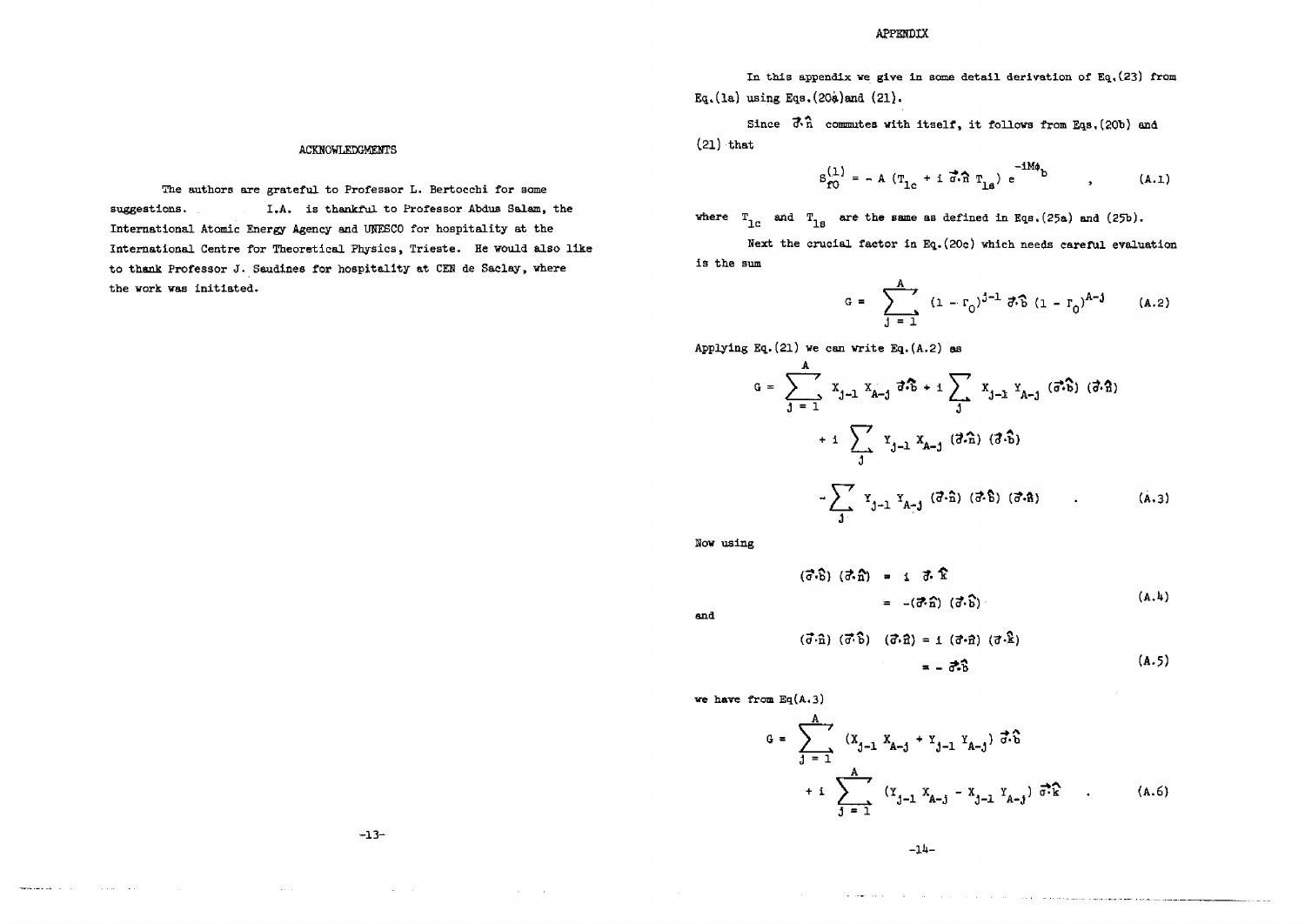It is easy to see that the second term in Eq.(A,6) involving  $\overrightarrow{\sigma}$ . is zero. So that we can vrite Eq,(2Qc) aa

$$
S_{f0}^{(2)} = \frac{M}{b} \epsilon_{LM}^{B}(b) e^{-\pi i M \phi} P_{D} \vec{\tau} \cdot \hat{b}
$$
 (A.7)

where  $T_{\rm b}$  is the same as defined by Eq. (25c).

Further adding Eqs.(A.1) and (A.2) we can write Eq.(20a) of the text

as.

$$
(\Psi_{\mathbf{f}} | \mathbf{s} | \Psi_{0}) = A \mathbf{T}_{1c} e^{-iM\phi_{b}} + \sigma_{+} (-\frac{A}{2} \mathbf{T}_{1s} + \frac{M}{2b} \mathbf{T}_{b} \mathbf{s}_{LM}^{s}) e^{-i(M+1)\phi_{b}}
$$
  
+  $\sigma_{-} (\frac{1}{2} A \mathbf{T}_{1s} + \frac{M}{2b} \mathbf{T}_{b} \mathbf{s}_{LM}^{s}) e^{-i(M-1)\phi_{b}}$  (A.8)

where

$$
\sigma_{\pm} = \sigma_x \pm i\sigma_y.
$$

Now substituting Eq.(A.8) in Eq.(la) and using the relation

$$
\int_{0}^{2\pi} e^{-i\Phi \cdot \cos(\phi_{q} - \phi_{b}) - iM\phi_{b}} d\phi_{b} = 2\pi i^{M} J_{M}(qb) e^{-iM\phi_{q}}
$$

Eq.(23) of the text can easily be obtained.

# **REFERENCES**

- 1) J. Saudinos and C. Wilkin, Ann. Rev. Nucl. Sci.  $24$ , 3 $41$  (1974).
- 2) I. Ahmad, Nucl. Phys. A247, 418 (1975).
- 3) J.P. Auger and R.J. Lombard, Ann. Phys. 115,  $h42$  (1978).
- 4) G.D. Alkhazov, S.L. Belostotsky and A.A. Vorobyov, Phys. Rep. C42. 89 (1978).
- 5) G. Igo, Rev. Mod. Phys. 50, 523 (1978).
- 6) Y. Abgrall et al., Nucl. Phys. A316, 389 (1979).
- 7) R.J. Glauber in Lectures in Theoretical Physics, Eds. W.E. Brittin and L.G. Dunham (Interscience, N.Y. 1959), Vol. 1, p.315.
- 8) P. Osland and R.J. Glauber, Nucl. Phys. A326, 255 (1979).
- 9) R.D. Viollier, Ann. Phys. 93, 335 (1975).
- 10} G. Alberi, M. Snitro and L. Hambro, Huovo Cimento 38A, 239 (1977).

-16-

- 11) G. Faldt and P. Osland, Nucl. Phys. A305, 509 (1978).
- 12) I. Ahmad and J.P. Auger, Nucl. Phys. A352, 425 (1981).
- 13) M. Beiner and R.J. Lombard, Ann. Phys. 86, 262 (1974).
- $14)$  L.J. Tassie, Austral. J. Phys. 9, 407 (1959).
- 15) G.D. Alkhazov et al., Nucl. Phys. A274,  $443$  (1976).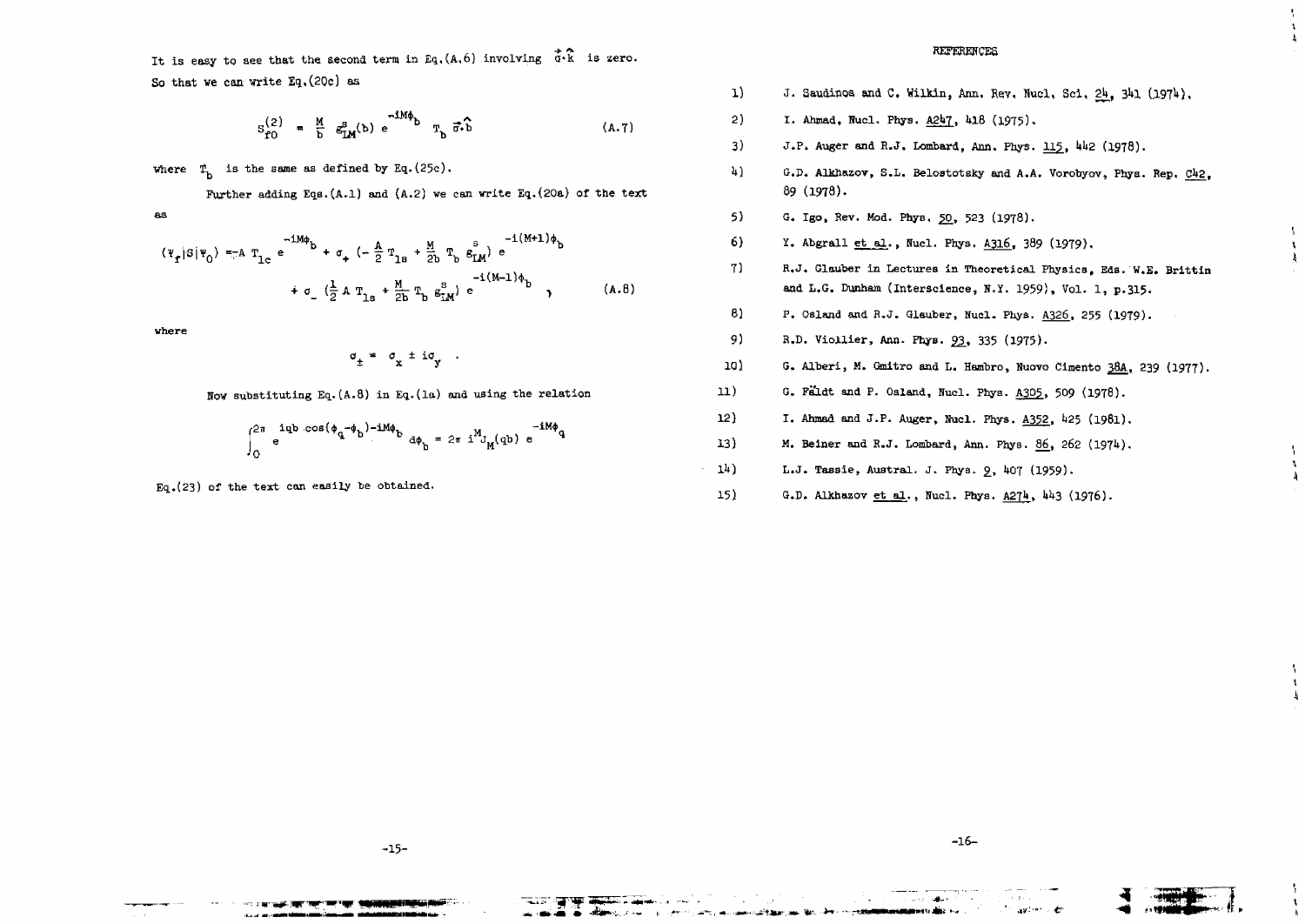# FIGURE CAPTIONS

- Flg.l Contributions of various magnetic substates to the *Z* .(1-52 MeV) inelastic  $p^{-h^2}$ Ca scattering at 1.044 GeV.
- Fig.2 Comparison of the calculated differential cross-sections for the excitation of  ${}^{72}$ Ca (1.52 MeV; 2<sup>7</sup>). The dashed curve is calculated following the approach of Faldt and Osland  $11$  while the continuous one corresponds to the present approach taking zero range for the HN interaction.
- Fig.3a Differential cross-sections for the excitation of  $^{42}$ Ca (1.52 MeV; 2 at 1.044 GeV. Dashed curve is obtained using the NN parameters as given in the text but with  $\beta = \beta$  = 0 and  $\alpha$  = 0. The continuous curve is the same as the dashed curve but with  $^{-2}$ ,  $\beta$  = 0.4 fm<sup>-2</sup> and  $\alpha$  = 0. The dotted curve is the same as the continuous one but with  $\alpha_{\gamma} = 0.1$ . The larger dots show experimental data points of Ref.15.
- Fig. 3b Same as in Fig. 3a but for polarization.
- Fig.4 Calculated polarization for elastic  $p-$ <sup>12</sup>Ca scattering at 1.044 GeV. the description of the curves is the same as in Fig.3a.

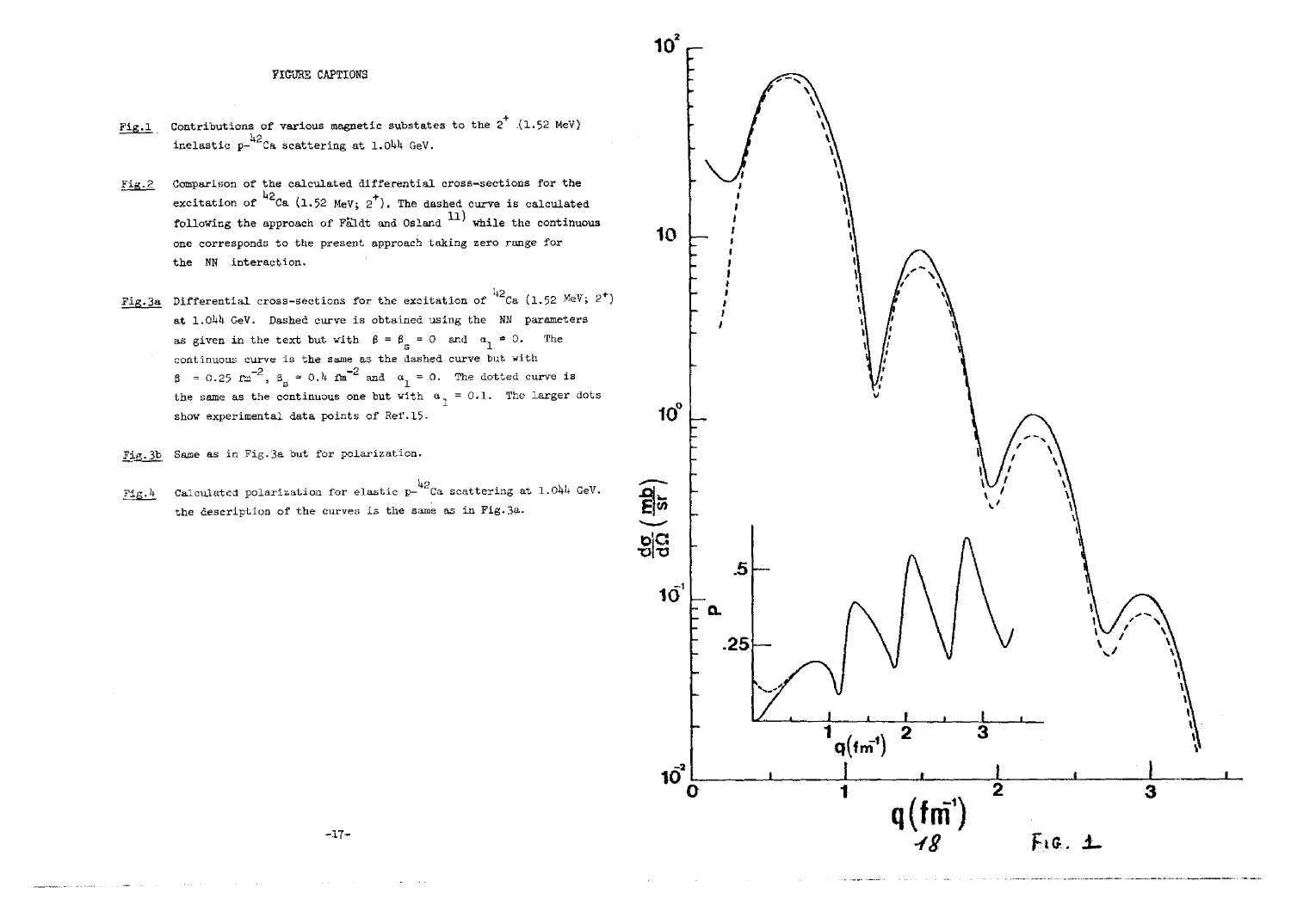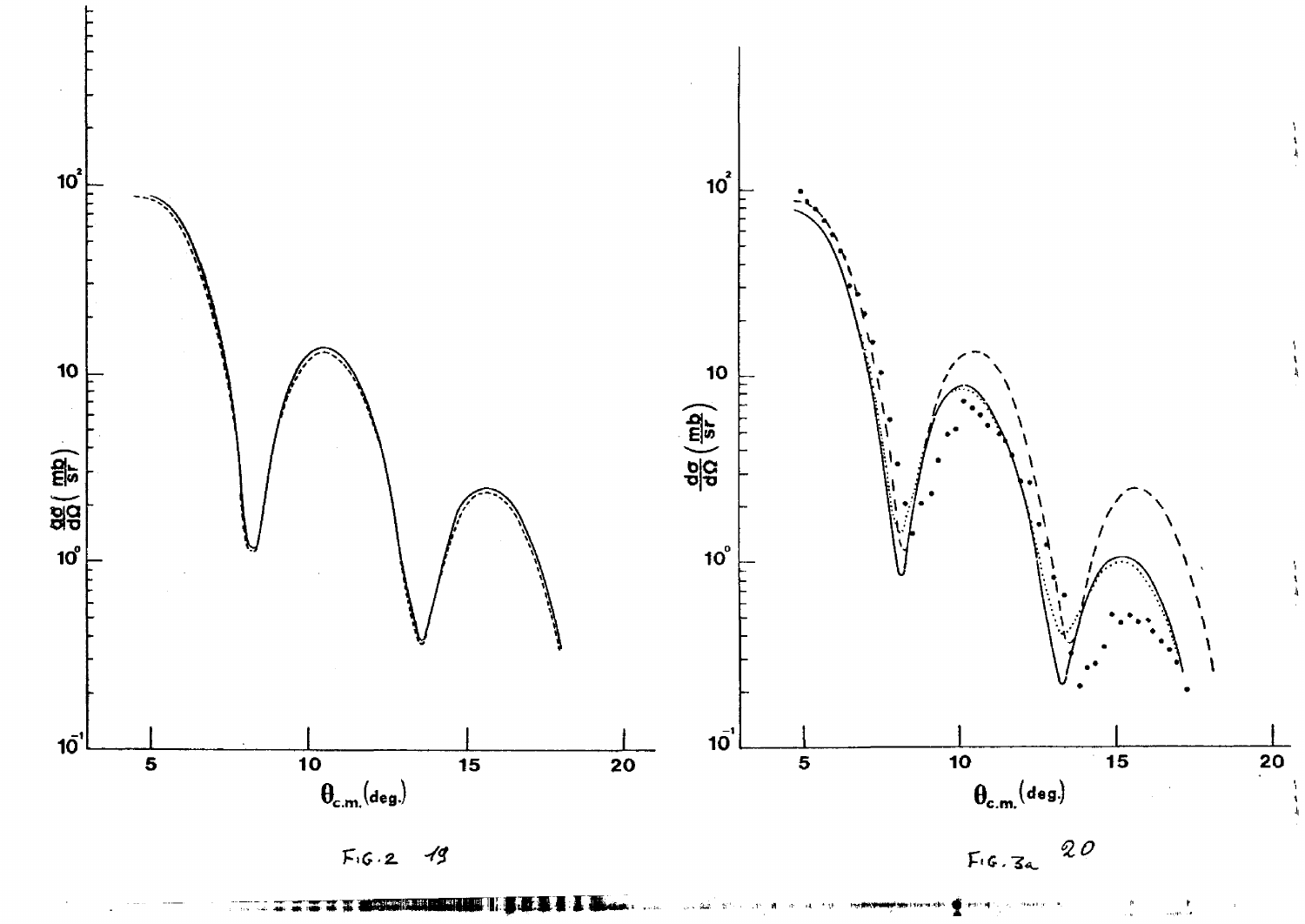

 $5.16.36$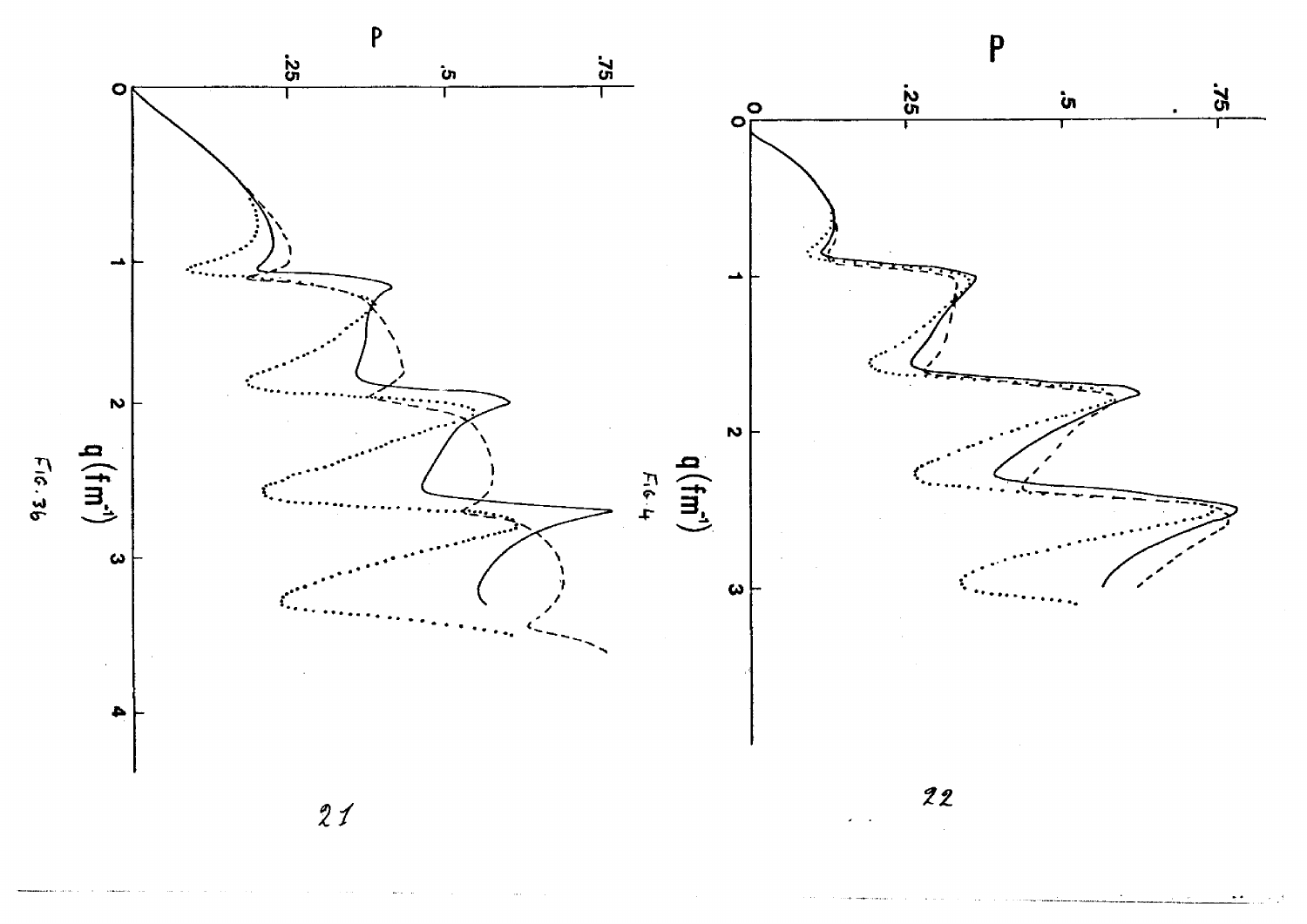والمؤدد والأناسة الأفال والمحارب والمواطن المعمولات المواطن والمساريات المتعاشر المستعلمات TC/81/154 J. CHELA-FLORES - Tests for complete breakdown of discrete symmetry in  $D^{\circ}$  -  $D^{\circ}$ IC/81/155 J, CHELA-FLOPES - Pairing in hadron structure, lC/81/156 C.C, HAZRA and M,K. PARIDA - Factorization hypothesis and estimation of parity violating parameters in nuclear force. A.H. NAYYAR and G. MURTAZA - Motion of a magnetic soliton about a IC/81/157 lattice soliton in a Heisenberg chain. INT.REP,\* IC/Bl/158 J.A. MAGPANTAY - Higgs phenomenon via gauge invariants. 1ST.REP.\* B.V. SHARMA - A note on the hard sphere model of surface entropy of ic/ai/159 IHT.REP.\* liquid metals. A. BREZISI and G. OLIVIER - Self-consistent theory of localization in IC/8I/I6O IHT.EEP.\* •binary alloys, S. CHATTERJES and S.V SUBRAHANYAN - Radiation induced depinning of a IC/81/161 1ST.REP.\* charge density wave system. IC/81/162 S.I. HUSAIN and Z. AHSAN - A differentiable structure on space-time IHT.REP.\* manifold corresponding to total pure radiation. ZHANG LI-YUAN - An approximate method for calculating electron-phonon IC/81/163 matrix element of a disordered transition metal and relevant comments INT.REP.\* on superconductivity. ZHANG LI-YUAN and YIN DAO-LE - Energy band theory of neterometal super-IC/81/16!\* posed film and relevant comments on superconductivity in heterometal INT.REP.\* systems. IC/81/165 D. KUMAR - Proposal for a non-linear reactor. INT.REP.\* IC/Sl/166 S. NARISON - On the Laplace transform of the Weinberg sum rules. INT.REP. IC/8l/l67 F. CLARO - Local fields in ionic crystals. INT.REP.\* ZHANG LI-YUAN - Peierls instability and superconductivity in sub-IC/81/168 stitutionally disordered pseudo one-dimensional conductors \_ IC/81/169 S.G. KAMATH - Penguin effects in AS *f* 0 B decays in a five flavour INT.REP.<sup>\*</sup>  $SU(2) \times U(1)$  model. IC/81/I7O G. SENATORE and M.P. TOSI - Optimized random phase approximation for INT.REP.\* the structure of liquid alkali metals as electron-ion plasmas. IC/81/171 Z. BREZINI and G. OLIVIER - Study of the mobility edge in a Cayley INT.REP.\* tree. IC/81/172 L. MASPERI and C. OMERO - Role of gauge invariance in a variational and mean-field calculation. IC/71/173 A. KUNDU - Energy-spectrum against topological charge in a non-linear model in three space dimensions.  $\alpha = 1$  and  $\alpha = 1$  , and  $\alpha = 1$ • Internal Reports: Limited distribution.

THESE PREPRINTS ARE AVAILABLE FROM THE PUBLICATIONS OFFICE, ICTP, PO BOX 586,

 $1-34100$  TRIESTE, ITALY.  $23$ 

IC/8I/I7U A. HOLAS and K.S. SINCWI - Comment on the frequency dependence of the INT.REP.\* local field factor of an electron liquid.  $IC/81/175$  G. KALMAN and K.I. GOLDEN - Correlation correction to plasmon dispersion:<br>INT.REP.<sup>#</sup> Rebuttal of a reply by Ichimaru. Totsuii. Tange and Pines Rebuttal of a reply by Ichimaru, Totsuji, Tange and Pines IC/81/176 AHMED OSMAN - Elastic and rearrangement scattering between two interacting deuterons as a four-body problem. IC/81/177 S.P. de ALWIS and J.E. KIM - Supersymmetric SU(11), the invisible INT.REP.\* axion and proton decay. axion and proton decay. IC/81/178 P. CARIKI, G. KALMAN and K.I. GOLDEN - Exact dynamical polarIzability for one-component classical plasmas.  $IC/81/179$  LEAH MIZRACHI - Comments on 'dyons of charge e $\theta/2\pi$ ". INT.REP.\*  $IC/81/180$  V. PAAR and S. BRANT - Signature effect in SU(6) model for quadrupole pbonons.  $IC/81/181$  Z.G. KOINOV and I.Y. YANCHEV - Path-integral calculation of the density INT.REP.<sup>\*</sup> of states in heavily doped strongly compensated semiconductors in a of states in heavily doped strongly compensated semiconductors in a magnetic rield.  $IC/81/182$  C. PANAGIOTAKOPOULOS - Regularization of the quantum field theory of INT.REP.<sup>\*</sup> charges and monopoles. charges and monopoles.  $IC/81/183$  A. SADIQ and M. AHSAN KHAN - Entropy of percolating and random infinite INT.REP.\* clusters.  $INT.$  REP.  $*$ IC/Sl/181\* A.H. BASSYOUNI - Stark broadening of isolated U.V.-lines of Lil, All and SII by a D.C.-ARC plasma without and with Cs, IC/8I/I85 A.R. BASSYOUSI - Imprisonment of resonance radiation in atomic absorption spectroscopy. IC/81/186 B. BUTI - Interaction of turbulent solar wind with cometary plasma tails, IC/81/187 M.K. PARIDA and A. RAYCHAUDHURI - Low mass parity restoration, veak ' interaction phenomenology and grand,unification. IC/81/188 J. PRZYSTAWA - Symmetry and phase transitions. IC/81/189 P. BUDINICH - On'"conformal spinor geometry": An attempt to 'Understand" internal symmetry.  $IC/81/190$  Y. FUJIMOTO - The axion, fermion mass in SU(9) G.U.Th.  $IC/81/191$  U. KASPER - Remarks on the non-uniqueness of the canonical energy-momentum tensor of classical field theories. 1 **!** IC/81/192 J. TARSKI - Path integral over phase space, their definition and simple properties. IC/81/193 H.P. BERG - Classical mechanics of a breathing top. **IC/81/19U INT.REP.\* IC/Bl/195 IBT.REP-\*** K.G. AKDENIZ - On classical solutions of Gursey'a conformal-invarlant spinor model. ZHANG LI-NING - Graded de-Sitter space-time, group and algebra.

24

تعارض بزرد بياد بجادات وتناهد الحرابين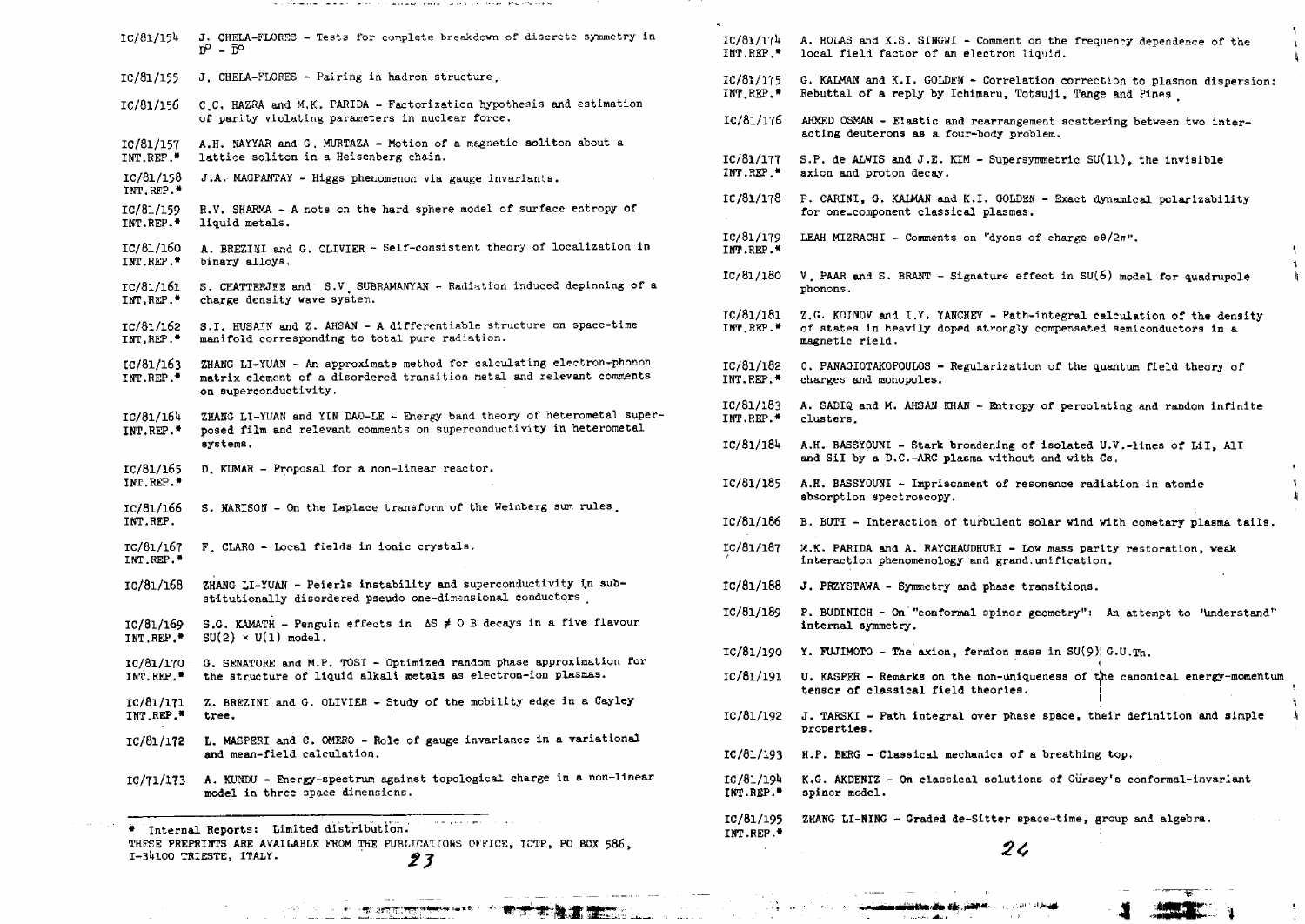| TC/01/190<br>INT.REP. <sup>*</sup> | P. WIKOLOV - On the correspondence between infinitesimal and integral<br>description of connections.                                                                        |
|------------------------------------|-----------------------------------------------------------------------------------------------------------------------------------------------------------------------------|
| IC/81/197                          | A.R. CHOUDHARY - On an improved effective range formula.                                                                                                                    |
| IC/81/198<br>INT.REP. <sup>*</sup> | K.R. PAINTER, P.J. GROUT, N.H. MARCH and M.P. TOSI - A model of the<br>ice-d-electron metal interface.                                                                      |
| IC/81/199                          | TEJ SRIVASTAVA - On the representation of generalized Dirac (Clifford)<br>algebras.                                                                                         |
| IC/81/200                          | R. JENGO, L. MASPERI and C. OMERO - Variational discussion of the<br>Hamiltonian Z(N) spin model in 1+1 and 2+1 dimensions.                                                 |
| IC/81/201<br>INT.REP."             | D.A. AKYEAMPONG - Supersymmetry breaking in a magnetic field.                                                                                                               |
| IC/81/202<br>INT.REP. <sup>*</sup> | D.K. SRIVASTAVA - Integrals involving functions of the type $(WS)^{Q}$ .                                                                                                    |
| IC/81/203                          | A. BULGAC, F. CARSTOIU, O. DUMITRESCU and S. HOLAN - Fermi liquid model<br>of alpha decay.                                                                                  |
| IC/81/204                          | ANDRZEJ GOZDZ - Equivalence of the L-diminishing operator and the<br>Hill-Wheeler projection technique and its application to the five-<br>dimensional harmonic oscillator. |
| IC/81/205                          | M. CIAFALONI - Soft gluon contributions to hard processes.                                                                                                                  |
| IC/81/206<br>INT.REP. <sup>*</sup> | Summer Workshop on High-Energy Physics (July-August 1981) (Collection<br>of lecture notes).                                                                                 |
| IC/81/207<br>INTREP. <sup>*</sup>  | E. BOBULA and Z. KALICKA - Sufficient condition for generation of<br>multiple solidification front in one-dimensional solidification of<br>binary alloys.                   |
|                                    |                                                                                                                                                                             |
| IC/81/209<br>INT.REP.*             | A. SADIQ - Cultural isolation of third-World scientists.                                                                                                                    |
| IC/81/210                          | E.W. MIELKE - Reduction of the Poincaré gauge field equations by<br>means of a duality rotation.                                                                            |
| IC/81/211                          | ABDUS SALAM and J. STRATHDEE - On Kaluza-Klein theory.                                                                                                                      |
| IC/81/212<br>INT.REP.*             | N.H. MARCH and M.P. TOSI - Saturation of Debye screening length and<br>the free energy of superionic PoF <sub>o</sub> .                                                     |
| IC/81/213                          | H.R. KARADAYI - Anatomy of grand unifying groups.                                                                                                                           |
| IC/81/214                          | A.R. CHOUDHARY - A study of S-wave n-p scattering using a new effective<br>range formula.                                                                                   |
| IC/81/215                          | S. OLSZEWSKI - Hartree-Fock approximation for the one-dimensional<br>electron gas.                                                                                          |
| IC/81/216                          | <b>T.</b> SRIVASTAVA - A two-component wave-equation for particles of spin- $\frac{1}{2}$<br>and non-zero rest mass (Part I).                                               |
| IC/81/217                          | R.V. SHARMA, G. SENATORE and M.P. TOSI - Short-range ionic correlations<br>in gold-cesium melts.<br>25                                                                      |

. The second constraint is a set of the second constraint of the second constraint  $\mathcal{L}^{\mathcal{L}}$ 

and the component of the contract of the component of the contract of the component of the component of the contract of the contract of the contract of the contract of the contract of the contract of the contract of the co

 $\mathcal{F}_{\mathcal{L}}^{\mathcal{L}}$ 

 $\sim$ 

 $\sim$  and  $\sim$